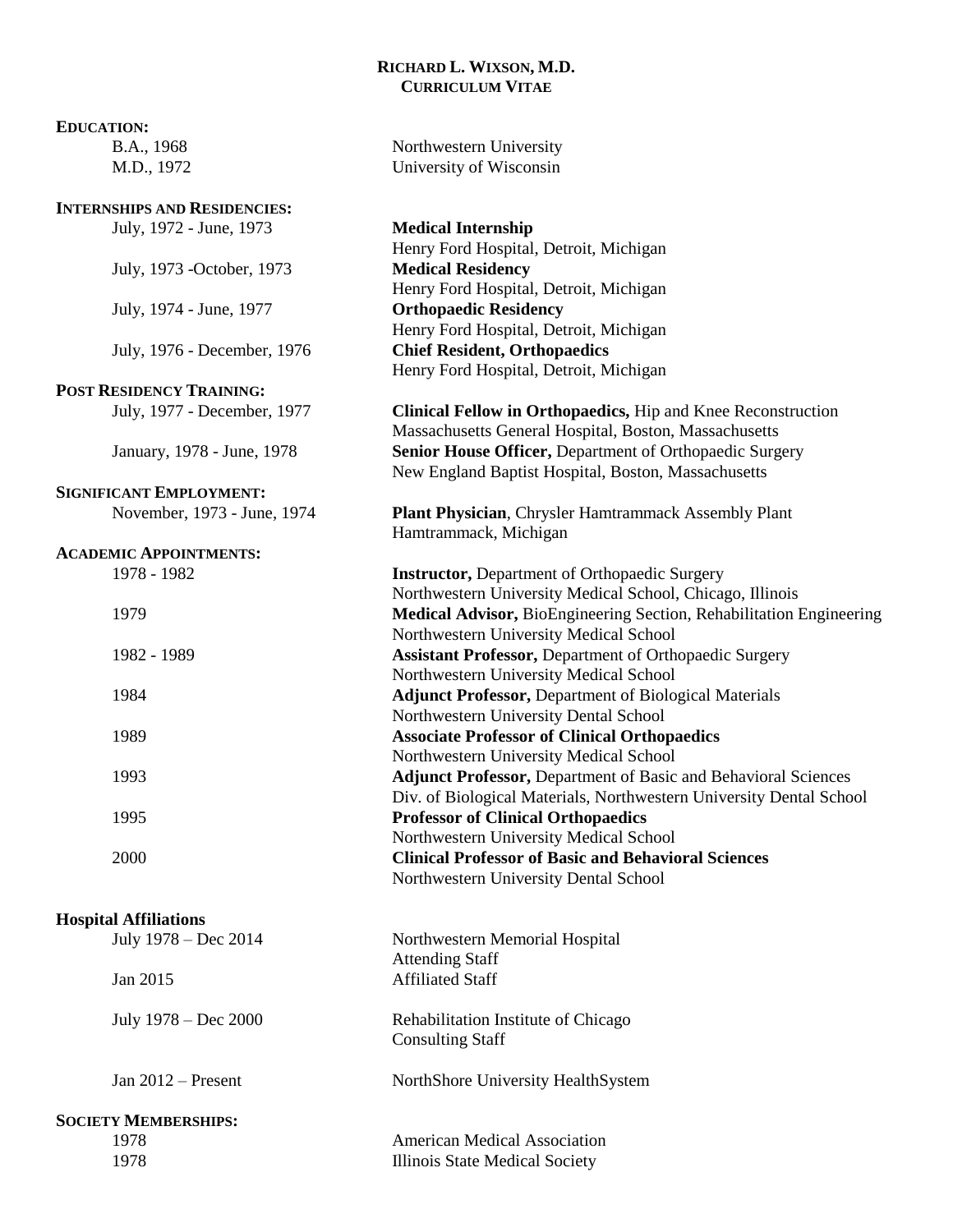| 1978                                | Chicago Medical Society                                                                                                |
|-------------------------------------|------------------------------------------------------------------------------------------------------------------------|
| 1981                                | Chicago Orthopaedic Society                                                                                            |
| 1981                                | <b>Orthopaedic Research Society</b>                                                                                    |
| 1982                                | American Academy of Orthopaedic Surgeons                                                                               |
| 1982                                | <b>American Rheumatism Association</b>                                                                                 |
| 1982                                | Mid-America Orthopaedic Association                                                                                    |
| 1983                                | The Society for Biomaterials                                                                                           |
| 1983                                | Illinois Orthopaedic Society                                                                                           |
| 1986                                | <b>Clinical Orthopaedic Society</b>                                                                                    |
| 1991                                | American Association of Hip and Knee Surgeons                                                                          |
| <b>LICENSURE AND CERTIFICATION:</b> |                                                                                                                        |
| July, 1973                          | State of Wisconsin<br>License Number 18335                                                                             |
| <b>August</b> , 1973                | State of Michigan<br>License Number 32724                                                                              |
| July, 1977                          | State of Massachusetts License Number 41341                                                                            |
| September, 1978                     | <b>State of Illinois</b><br>License Number 36-566781                                                                   |
| September, 1979                     | Diplomate, American Board of Orthopaedic Surgery                                                                       |
|                                     |                                                                                                                        |
| <b>PATENTS:</b>                     |                                                                                                                        |
| October, 1990                       | Orthopedic Cement Mixer No. 4,981,647                                                                                  |
| May, 1995                           | Bone Cement Mixing and Loading Apparatus No. 5,415,474<br>Orthopedic Implant with Self-Reinforced Mantle No. 5,507,814 |
| April, 1996                         |                                                                                                                        |
| April, 1997                         | Femoral Resection Instrumentation Including Three-Dimensional Jig                                                      |
| October, 1997                       | and Method of Use No. 5,624,444<br>Methods of Making Self-Reinforced Composition of Amorphous                          |
|                                     | Thermoplastics No. 5,679,299                                                                                           |
| June 17, 1999                       | Bone Cement and Method of Preparation No. NU-9439                                                                      |
|                                     |                                                                                                                        |
| <b>COMMITTEE ASSIGNMENTS:</b>       |                                                                                                                        |
| 1979 - 1981                         | <b>Utilization Review Committee</b>                                                                                    |
|                                     | Northwestern Memorial Hospital                                                                                         |
| 1979 - 2004                         | Director, Journal Club, Department of Orthopaedic Surgery                                                              |
|                                     | Northwestern University Medical School                                                                                 |
| 1982 - 1984                         | <b>Research Committee</b>                                                                                              |
|                                     | Northwestern Memorial Hospital                                                                                         |
| 1990 - 1992                         | <b>Research Committee</b>                                                                                              |
|                                     | Northwestern Memorial Hospital                                                                                         |
| 1982 - 1984                         | <b>Education Committee, Department of Orthopaedic Surgery</b>                                                          |
|                                     | Northwestern University Medical School                                                                                 |
| 1983 - 2009                         | Chairman, Resident Research Committee, Dept. of Orthopaedic                                                            |
|                                     | <b>Surgery, Northwestern University Medical School</b>                                                                 |
| 1983 - 1984                         | <b>State Co-Chairman</b>                                                                                               |
|                                     | Orthopaedic Research and Education Foundation Development                                                              |
|                                     | Campaign                                                                                                               |
| 1983 - 1985                         | <b>DRG Liaison Committee</b>                                                                                           |
|                                     | Northwestern Memorial Hospital                                                                                         |
| 1984 - 1985                         | <b>Laser Advisory Committee</b>                                                                                        |
|                                     | Northwestern Memorial Hospital                                                                                         |
| 1984 - 1989                         | <b>Joint Nurse/Physician Practice Committees</b>                                                                       |
|                                     | Northwestern Memorial Hospital                                                                                         |
| 1985 - 1986                         | <b>Biomedical Engineering of the Research Strategic Planning Task</b>                                                  |
|                                     | Force, Northwestern University Medical School                                                                          |
| 1988 - 1998                         | <b>Transfusion Medicine Committee</b>                                                                                  |
| 1988                                | Northwestern Memorial Hospital                                                                                         |
|                                     | Diagnostic & Therapeutic Technology Assessment Panel                                                                   |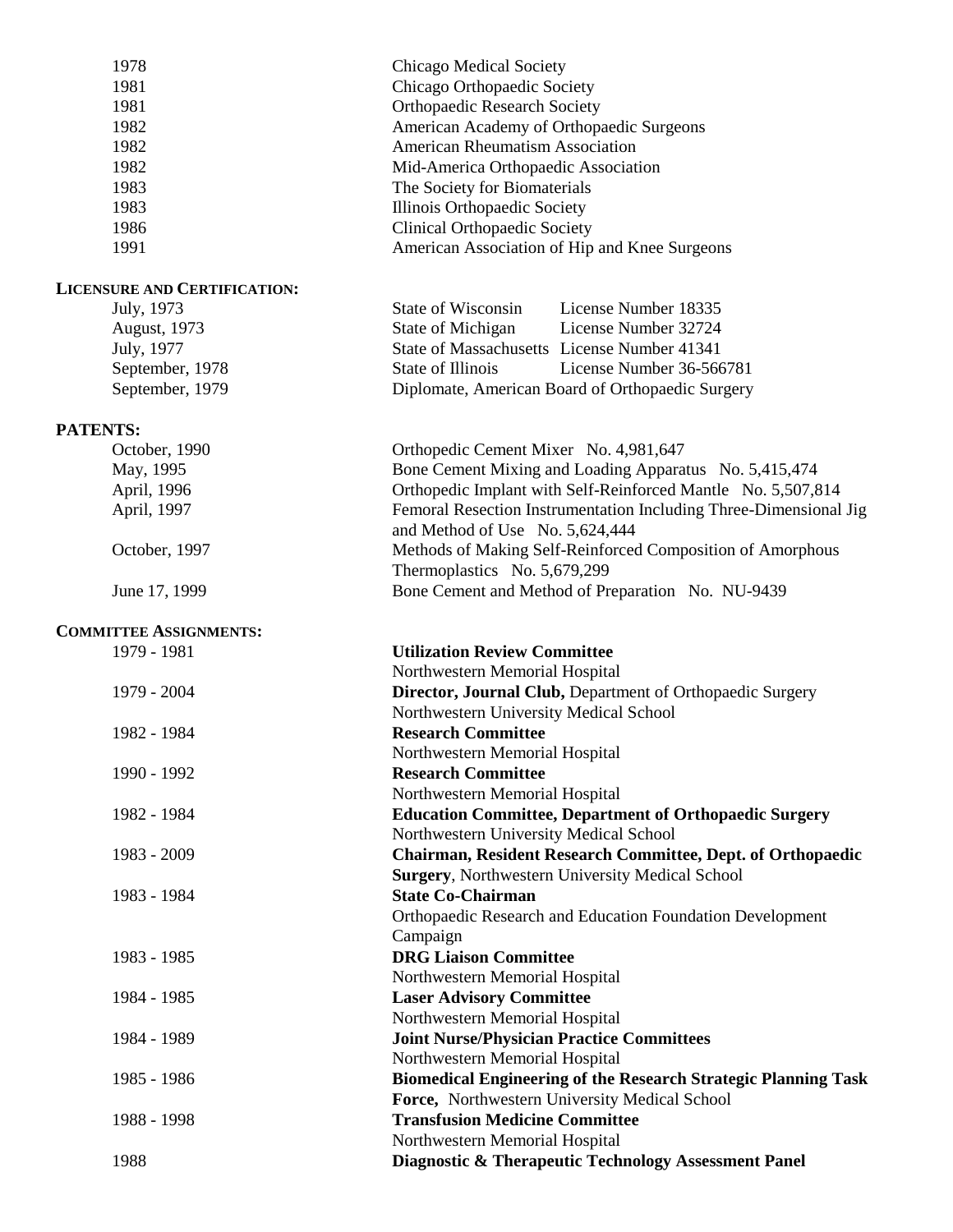|               | American Medical Association                                |
|---------------|-------------------------------------------------------------|
| 1989 - 2005   | <b>Medical Record Committee</b>                             |
|               | Northwestern Memorial Hospital                              |
| 1989 - 1999   | <b>Editorial Board</b>                                      |
|               | The Journal of Arthroplasty                                 |
| 1993 - 2004   | <b>Coding Committee</b>                                     |
|               | American Association of Hip and Knee Surgeons               |
| 1994 - 1999   | <b>Reviewing Committee</b>                                  |
|               | Journal of the American Academy of Orthopaedic Surgeons     |
| 1994-2004     | <b>CPT Coding Committee</b>                                 |
|               | American Academy of Orthopaedic Surgeons                    |
| 1994-1995     | <b>Chairman, Coding Committee</b>                           |
|               | American Association of Hip and Knee Surgeons               |
| 1996-1999     | <b>Treasurer-Secretary</b>                                  |
|               | Illinois Orthopaedic Society                                |
| 1997-2004     | <b>AAOS</b> Representative                                  |
|               | American Medical Association CPT Advisory Committee         |
| 2000          | <b>Course Director and Moderator</b>                        |
|               | Midwest Clinical Conference Berkheiser Memorial Lecture     |
| $2000 - 2011$ | <b>Board of Directors</b>                                   |
|               | Northwestern Memorial Hospital                              |
| 2000-2003     | <b>Chairman, Coding Committee</b>                           |
|               | American Association of Hip and Knee Surgeons               |
| $2001 - 2011$ | <b>Professional Standards Committee, Board of Directors</b> |
|               | Northwestern Memorial Hospital                              |
| 2003-2005     | <b>Board of Directors</b>                                   |
|               | American Association of Hip and Knee Surgeons               |

#### **FULL LENGTH PUBLISHED ARTICLES IN REFEREED JOURNALS**

1. Chandler, H.P., Reineck, F.T., Wixson, R.L., McCarthy, J.C.: Total hip replacement in patients younger than thirty years old. J Bone Joint Surgery, 63A (9): 1426, 1981.

2. Hendrix, R., Wixson, R.L., Rana, N.A., Rogers, L.F.: Arthrography after total hip arthroplasty: a modified technique used in the diagnosis of pain. Radiology, 148, 647, 1983.

3. Farracone, J.L., Wixson, R.L., Lautenschlager, E.P.: The effects of admixture on the strengths of conventional and low-viscosity bone cements. J Orthopaedic Research, 1:4, 1984.

4. Lewis, J.L., Askew, M.J. Wixson, R.L., Drasmer, G.M., Tarr, R.R.: The influence of prosthetic stem stiffness and of a calcar collar on stresses in the proximal end of the femur with a cemented femoral component. J Bone Joint Surgery, 66A (2): 280, 1984.

5. Askew, M.J., Steege, J.W., Lewis, J.L., Ranieri, J.R., Wixson, R.L.: Effect of cement pressure and bone strength on polymethylmethacrylate fixation. J Orthopaedic Research, 1(4): 412, 1984.

6. Wixson, R.L., Lautenschlager, E.P., Novak, M.A.: Vacuum mixing of acrylic bone cement. J Arthroplasty, 2(2): 141, 1987.

7. Branson, P.J., Steege, J.W., Wixson, R.L., Lewis, J.L., Stulberg, S.D.: Rigidity of initial fixation with uncemented tibial knee implants. J Arthroplasty, 4(1): 21, 1989.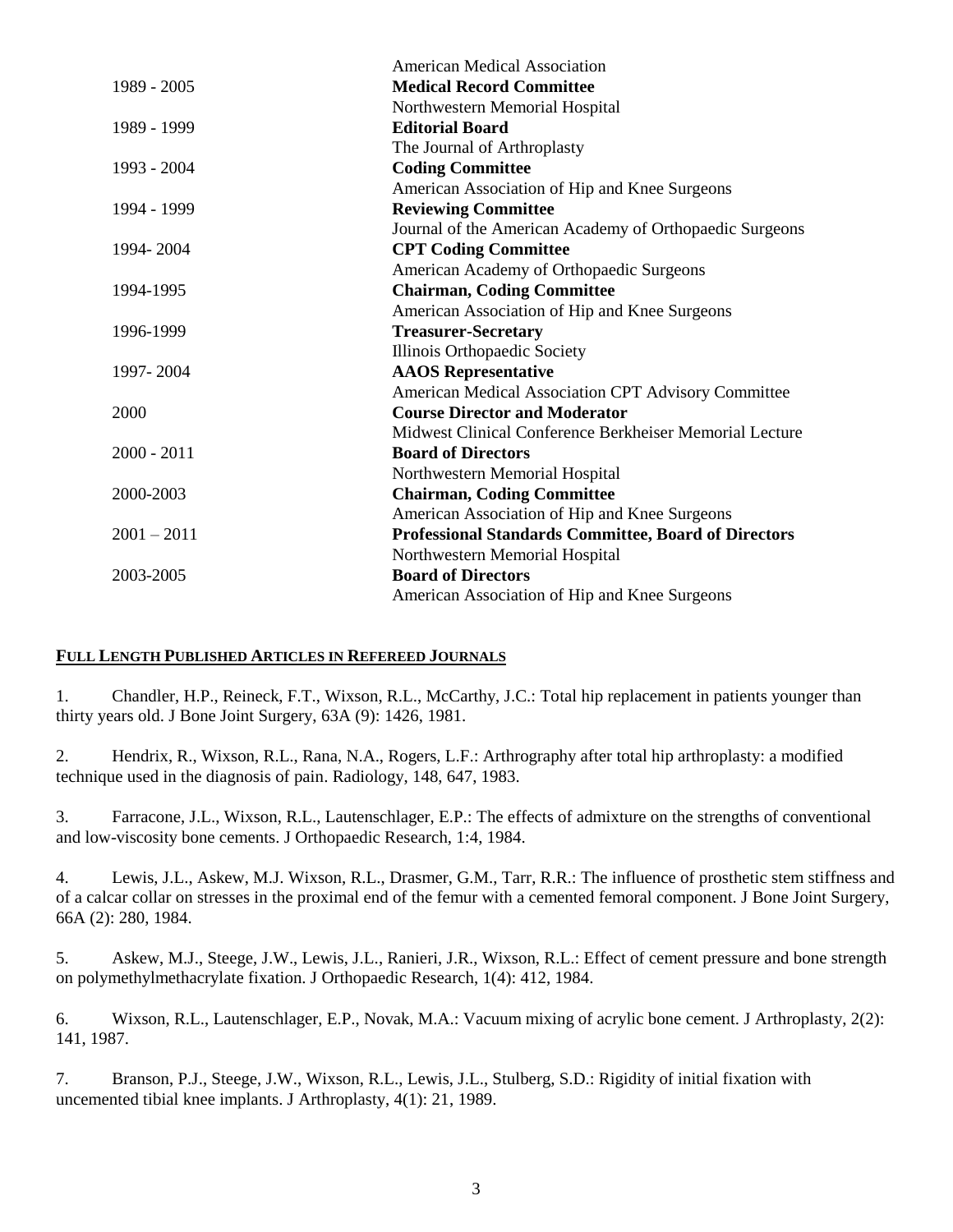8. Wixson, R.L., Elasky, N., Lewis, J.L.: Cancellous bone material properties in osteoarthritic and rheumatoid total knee patients. J Orthopaedic Research, 7(6): 855, 1989.

9. Stulberg, S.D., Stulberg, B.N., Wixson, R.L.: The rationale, design, characteristics and preliminary results of a primary custom total hip prosthesis. Clinical Orthopaedics Related Research, 249:79, 1989.

10. Wixson, R.L., Stulberg, S.D., Mehlhoff, M.: The results of cemented, uncemented and hybrid total hips at two to four years: correlation of clinical and radiographic results. J Bone Joint Surgery, 73A (2): 257, 1991.

11. Menis, D.L., Gilbert, J.L., Wixson, R.L., Lautenschlager, E.P.: Four-point bend fatigue of Simplex-P and the Simplex-P/bone interface. Northwestern Dental Research, 3 (1): 18-9, 1991 Fall.

12. Menis, K.L., Gilbert, J.L., Wixson, R.L., Lautenschlager, E.P.: Uniaxial tensile fatigue of two dental acrylics and Simplex-P bone cement. Northwestern Dental Research, 3 (1): 16-7, 1991 Fall.

13. Menis, K.L., Gilbert, J.L., Wixson, R.L., Lautenschlager, E.P.: Fracture and fracture toughness of the Simplex-P cement/bone interface. Northwestern Dental Research, 3(1): 15, 1991 Fall.

14. Gilbert, J.L., Bloomfeld, R.S., Lautenschlager, E.P., Wixson, R.L.: A computer based biomechanical analysis of the three dimensional motion of cementless hip prostheses. J Biomechanics, 25(4): 329, 1992.

15. Wixson, R.L.: Do we need to vacuum mix or centrifuge cement? Clinical Orthopaedics Related Research, 285:84-90, 1992.

16. Menis, K.L., Gilbert, J.L., Wixson, R.L., Lautenschlager, E.P.: Effect of starting notch diameter on fracture toughness. Northwestern Dental Research. 3 (2): 24-5, 1992 Summer

17. Feng, E.L., Stulberg. S.D., Wixson, R.L.: Progressive subluxation and polysthylene wear in total knee replacements with flat articular surfaces. Clinical Orthopaedics Related Research, 299:60-72, 1994.

18. Wixson, R.L., Kwaan, H.C., Spies, S.M., Zimmer, A.M.: Reinfusion of post-operative wound drainage in total joint replacement: Red blood cell survival and coagulopathy risk. J Arthroplasty, Vol 9(4): 351-358, 1994.

19. Delp, S.L., Komattu, A.V., Kocmond, J.H., Wixson, R.L.: Superior displacement of the hip in total joint replacement: Effects of prosthetic neck length, neck-stem angle and anteversion angle on the moment-generating capacity of the muscles. J Orthopaedic Research, Vol 12(6), 860-870, 1994.

20. Kolettis, G.T., Wixson, R.L., Peruzzi, W.T., Blake, M.J., Wardell, S., Stulberg, S. D.: Safety of one-stage bilateral total knee arthroplasty. Clinical Orthopaedics Related Research, 309:102-109, 1994.

21. Karneszis, T.A., Stulberg, S. David, Wixson, R.L., Reilly, Phillip: The Hemostatic effect of desmopressin on patients who had total joint arthroplasty, J Bone Joint Surgery, 76A: 1545-50, 1994.

22. Fragen, R.J., Stulberg, S.David, Wixson, R.L., Glisson, Dr.,Librojo.: The effect of keterolac tromethamine on postoperative bleeding and analgesic requirements after total knee arthroplasty. J Bone Joint Surgery, 77A: 998-1002, 1995.

23. Delp, S.L., Komattu, A.V., Kocmond, J.H., Wixson, R.L.: How superior placement of the joint center in total hip arthoplasty affects the abductor muscles. Clinical Orthopaedics Related Research, 328: 137-146, 1996.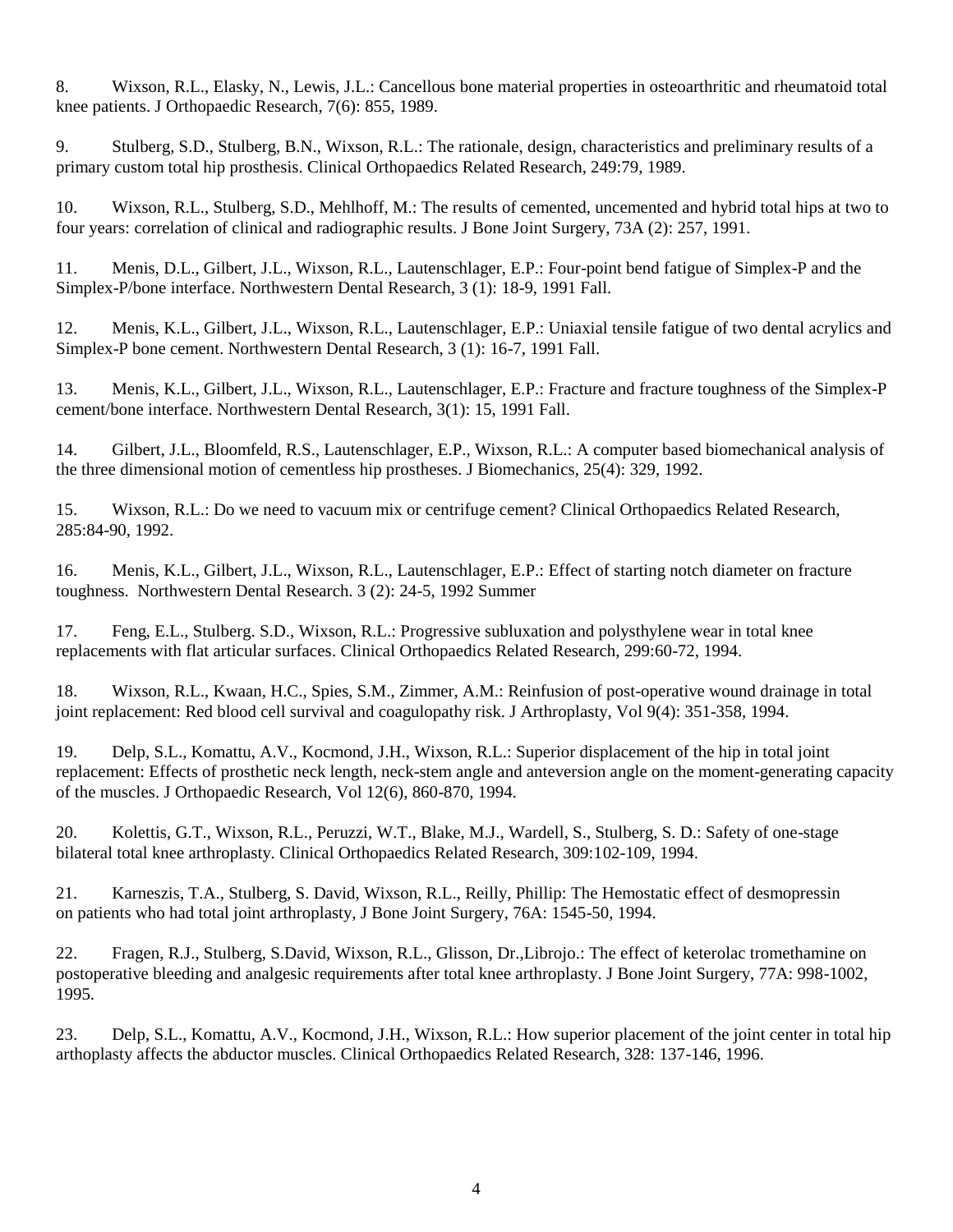24. Anderson, J., Wixson, R.L., Chang, R., Tsai, Davis, Stulberg, S. David.: Functional outcome and patient satisfaction in total knee patients over the age of seventy-five. J Arthroplasty, Vol 11(7): 831-840, 1996.

25. Wixson, R.L., Stulberg, S.D., Puri, L.: Maintenance of proximal bone mass with an uncemented femoral stem. Journal of Arthroplasty, 12(4):365-72, 1997.

26. Hasenwinkel, J.M., Lautenschlager, E.P., Wixson, R.L., Gilbert, J.L.: A novel high-viscosity two solution acrylic bone cement: Effect of chemical composition on properties. Journal of Biomedical Materials Research, October Vol 47(1), 36-45, 1999.

27. Stern, S.H., Wixson, R.L., O'Connor, D.: Evaluation of the safety and efficacy of Enoxaparin and Warfarin in prevention of deep vein thrombosis after total knee arthroplasty. J Arthroplasty, February Vol 15(2), 153-158, 2000.

28. Billote, D.B., Adboue, A.G., Wixson, R.L.: Comparison of acute normovolemic hemodilution and preoperative autologous blood donation in clinical practice.(comment). Journal of Clinical Anesthesia, 12 (1):31-5, 2000 February

29. Polymerization shrinkage of bone cement: A potential major source of porosity. Journal of Biomedical Materials Research 52 (1): 210-8, 2000 October

30. Billote, D.B., Glisson, Silas N., Green, D., Wixson, R.L.: Efficacy of preoperative autologous blood donation: Analysis of blood loss and transfusion practice in total hip replacement. Journal of Clinical Anesthesia, November Vol 12:537-542, 2000

31. Lombardi, A.V., Mallory,T.H., Alexiades, M.M, Cuckler, J.M, Faris, P.M., Kenneth A.J., Keating, M.E, Nelson, C.L, Ranawat, C.T., Williams, J., Wixson, R.L., Hartman, J.F., Capps, S.G., Kefauver, C.A. RN: Short-Term Results of the  $M^2$ -Taper Metal-on-Metal Articulation. December Vol.16, No.8, Suppl 1, 2001

32. Hasenwinkel, J.M., Lautenschlager, E.P., Wixson, R.L. and Gilbert, J.L.: Effect of initiation chemistry on the fracture toughness, fatigue strength, and residual monomer content of a novel high-viscosity, two-solution acrylic bone cement. Journal of Biomedical Materials Research, vol. 59, no. 3, 411-421 (March 2002)

33. Puri, L., Wixson, R.L., Stern, S.H., Kohli, J., Hendrix, R.W., and Stulberg, S.D.: Use of helical computed tomography for the assessment of acetabular osteolysis after total hip arthroplasty. Journal of Bone and Joint Surgery April Vol.84A, No.4, 609-614, 2002

34. Billotte, D.B., Glisson, S.N., Green, D., Wixson, R.L.: A prospective, randomized study of preoperative autologous donation for hip replacement surgery. Journal of Bone & Joint Surgery – American Volume 84-A (8): 1299- 304, 2002 August

35. Till, M., Wixson, R.L., Pertel, P.E.: Linezolid treatment for osteomyelitis due to vancomycin-resistant Entercococcus faecium. Clinical Infectious Diseases 34 (10): 1412-4, 2002 May 15.

36. Stulberg, S.D., Wixson, R.L., Adams, A.D. Hendrix, R.W., Bernfield, J.B.: Monitoring pelvic osteolysis following hip replacement surgery: an algorithm for surveillance. Journal of Bone & Joint Surgery – American Volume 84-A Suppl. 2:115-22, 2002

37. Weaver, F.M., Hughes, S.L., Almagor, O., Wixson, R.L., Manheim, L., Fulton, B., and Singer, R.: Comparison of two home care protocols for total joint replacement. Journal of the American Geriatrics Society, 51:523-528, 2003

38. Weaver, F.M., Hynes, D., Hopkinson, W., Wixson, R.L., Khuri, S., Daley, J. and Henderson, W.G.: Preoperative risks and outcomes of hip and knee arthroplasty in the Veterans Health Administration. The Journal of Arthroplasty, vol. 18, no. 6, 693-708, 2003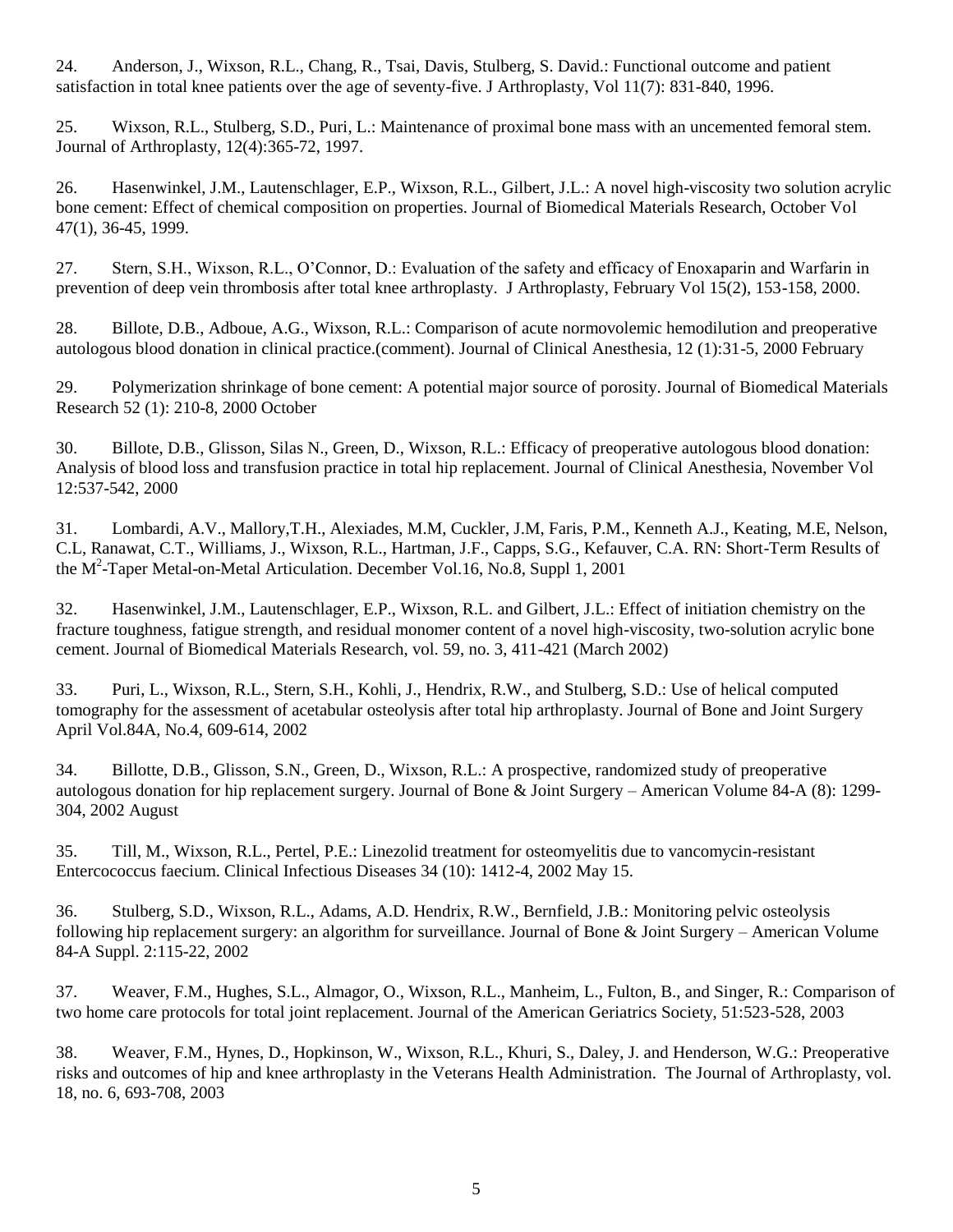39. Wixson R.L., MacDonald, M.A.: Total Hip Arthroplasty through a minimal posterior approach using imageless computer-assisted hip navigation, The Journal of Arthroplasty, vol. 20, 6 supp 3, 51-56, 2005

40. Kim, S., Wixson, R.L., Hernandez, J., MacDonald M.A.: Computer Assisted Navigation in Total Knee Replacement: Improved Coronal Alignment. Journal of Arthroplasty, vol. 20, 6 supp 3, 123-131, 2005

41. Little, B.S., Wixson, R.L., Stulberg, S.D.: Total Hip Arthroplasty with the Porous Coated Anatomic (PCA) Hip Prosthesis: Results at Eleven to Eighteen Years, Journal of Arthroplasty 21(3):338-43, 2006 Apr

42. Puri L., Lapinski B. Wixson RL. Lynch J. Hendrix R. Stulberg SD. Computed Tomographic Follow-Up Evaluation of Operative Intervention for Periacetabular Lysis. Journal of Arthroplasty. 21(6 Suppl 2):78-82, 2006 Sep.

43. Wixson, R.L.: Computer-Assisted Total Hip Navigation. AAOS Instructional Course Lectures, Volume 57 2008

44. Lin F., Lim D., Wixson, R.L., Milos S., Hendrix, R.W., Makhsous, M.: Validation of a computer navigation system and a CT method for determination of the orientation of implanted acetabular cup in total hip arthroplasty: A cadaver study, Clinical Biomechanics 23 (2008) 1004-1011

45. Lin F., Lim D., Wixson, R.L., Milos S., Hendrix, R.W., Makhsous, M: Limitations of Imageless Computer-Assisted Navigation for Total Hip Arthroplasty, The Journal of Arthroplasty 26(4):596-605, 2011 Jun

46. Nader A, Kendall MC, Wixson RL, Chung B, Polakow LM, McCarthy RJ. [A randomized trial of epidural](/pubmed/22680916)  [analgesia followed by continuous femoral analgesia compared with oral opioid analgesia on short-](/pubmed/22680916) and long-term [functional recovery after total knee replacement.](/pubmed/22680916) Pain Med. 13(7):937-47, 2012 Jul

47. Cooper JL, Urban RM, Wixson RL, Meneghini RM, Jacobs JJ. Adverse Local Tissue Reaction Arising from Corrosion at the Femoral Neck-Body Junction in a Dual-Taper Stem with a Cobalt-Chromium Modular Neck. Journal of Bone & Joint Surgery, 95-A(10):865-872, 2013 May 15

48. Jacobs JJ, Cooper RM, Urban RL, Wixson RL, Della Valle CJ. What Do We Know About Taper Corrosion In Total Hip Arthroplasty? The Journal of Arthroplasty 29(4):668-669, 2014 April.

### **FULL LENGTH ARTICLES IN NON-REFEREED JOURNALS:**

- 1. Wixson, R.L.: Joint reconstruction in the aged, Chapter VIII, Topics in geriatric rehabilitation, January and April 1989.
- 2. Menis, D.L., Gilbert, J.L., Wixson, R.L., Lautenschlager, E.P.: Fracture and fracture toughness of the simplex-p cement\bone interface. Northwestern Dental Research, 3(1): 15, 1991
- 3. Menis, D.L., Gilbert, J.L., Wixson, R.L., Lautenschlager, E.P.: Uniaxial tensile fatigue of two dental acrylics and simplex-p bone cement. Northwestern Dental Research, 3(1): 15, 1991
- 4. Menis, D.L., Gilbert, J.L., Wixson, R.L., Lautenschlager, E.P.: Four-point bend fatigue of simplex-p and the simplex-p/bone interface. Northwestern Dental Research, 3(1): 15, 1991
- 5. Lombardi, Jr., A.V, Mallory, T. H., Alexiades, M.M., Cuckler, J.M., Faris, P.M., Jaffe, K.A., Keating, E.M., Nelson Jr., C.L., Ranawat, J.F., Capps, S.G. and Kefauver, C.A. Short-Term Results of the M2 a-Taper Metal-on Metal Articulation, The Journal of Arthroplasty, Volume 16, Number 8, Suppl. 1 December 2001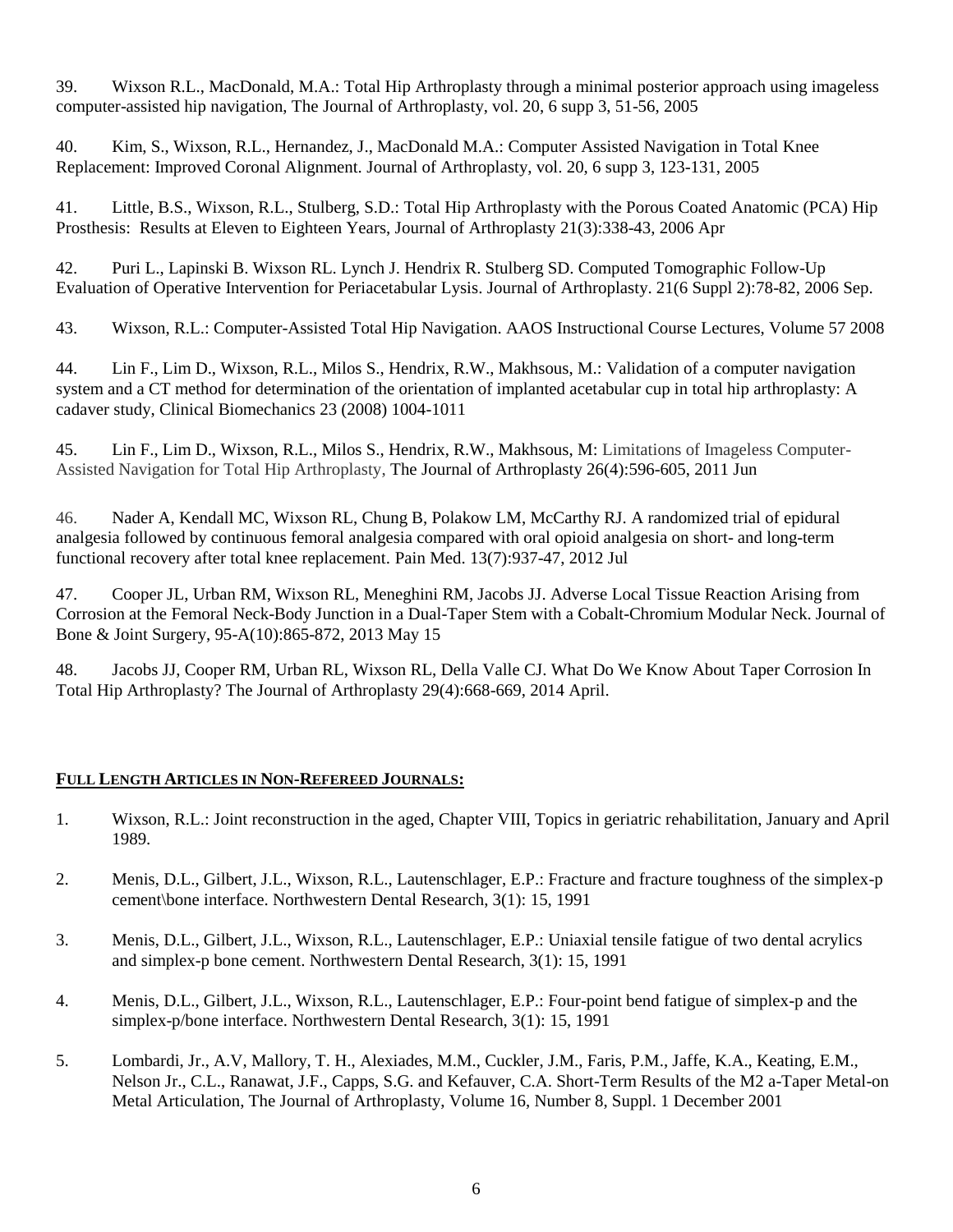# **BOOK CHAPTERS:**

- 1. Wixson, R.L., Lautenschlager, E.P.: Methyl Methacrylate. In The Adult Hip, Editors Callaghan, J.J., Rosenberg, A.G., Rubash H.E., Lippincott-Raven, Philadelphia, 1998.
	- 2. Wixson, R.L.: Ultrasonic Cement Removal. In Revision Total Hip Arthroplasty, Editors Bono, J.V., McCarthy, J.C., Thornhill, T.S., Bierbaum, B.E., Turner, R.H., Springer-Verlag, Heidelberg, 1999
	- 3. Wixson, R.L.: In Navigation and Robotics in Total Joint and Spine Surgery, Editors Stiehl, J.B., Konermann, W.H., Haaker, R.G., Springer-Verlag, Heidelberg, 2004.
	- 4. Wixson, R.L.: Posterior Approach with Minimal Invasive Surgery Utilizing Hip Navigation. In Minimally Invasive Total Joint Arthroplasty, Editors Hozack, W.J., Krismer, M., Nogler, M., Bonutti, P. M., Rachbauer, F., Schaffer, J.L., Donnelly, W.J., 2004

### **ABSTRACTS:**

1. Wixson, R.L., Chandler, H.P., Reineck, F.T.: Total hip replacement in patients under the age of thirty. 44th Annual Meeting American Academy of Orthopaedic Surgeons, 1978

2. Wixson, R.L., Schock, C., Mathews, T., Parfitt, M.: The presence of osteomalacia in fractures of the hip. Transactions 24th Annual Meeting Orthopaedic Research Society, 3:128, 1978

3. Lewis, J.L., Wixson, R.L., Jasty, M., Lew, W.D.: Functioning of the anterior cruciate in surface replacement total knee prosthesis. Transactions 26th Annual Meeting Orthopaedic Research Society, 5:306, 1980

4. Lewis, J.L., Jasty, M., Schafer, M, Wixson, R.L.: Functional load directions for the two bands of the anterior cruciate ligament. Transactions 26th Annual Meeting Orthopaedic Research Society, 5:307, 1980

5. Lewis, J.L., Kramer, G., Wixson, R.L., Askew, M.J.: Calcar loading by titanium total hip stems. Transactions 27th Annual Meeting Orthopaedic Research Society, 6:75, 1981

6. Steege, J.W., Askew, M.J., Ranieri, J.R., Serlett, J., Wixson, R.L.: Cement pressure and bone strength effects on ppma fixation of joint implants. Transaction 29th Annual Meeting Orthopaedic Research Society, 8:229, 1983

7. Ferracane, J.L., Wixson, R.L., Lautenschlager, E.P.: The effects of fat admixture on the strengths of conventional and low viscosity bone cements. Transaction 29th Annual Meeting Orthopaedic Research Society, 8:359, 1983

8. Askew, M.J., Steege, J.W., Lewis, J.L., Raneri, J.R. Serletti, J., Wixson, R.L.: Bone strength effects on pressurized ppma. Transactions 9th Annual Meeting Society for Biomaterials, 6:36, 1983

9. Demarest, V.A., Lautenschlager, E.P., Wixson R.L.: Vacuum mixing of acrylic bone cement. Transactions 9th Annual Meeting Society for Biomaterials, 6:37, 1983

10. Zand, M.S., Santare, M., Lewis, J.L., Wixson, R.L.: Bone cement pressure distribution during insertion of posted tibial components. Transactions 30th Annual Meeting Orthopaedic Research Society, 9:60, 1984

11. Askew, M.J., Lewkowicz, S.C., Lewis, J.L. Hanmer, R.S., Wixson, R.L.: Three-dimensional analysis of the surface replacement hip prosthesis. Transactions 30th Annual Meeting Orthopaedic Research Society, 9:294, 1984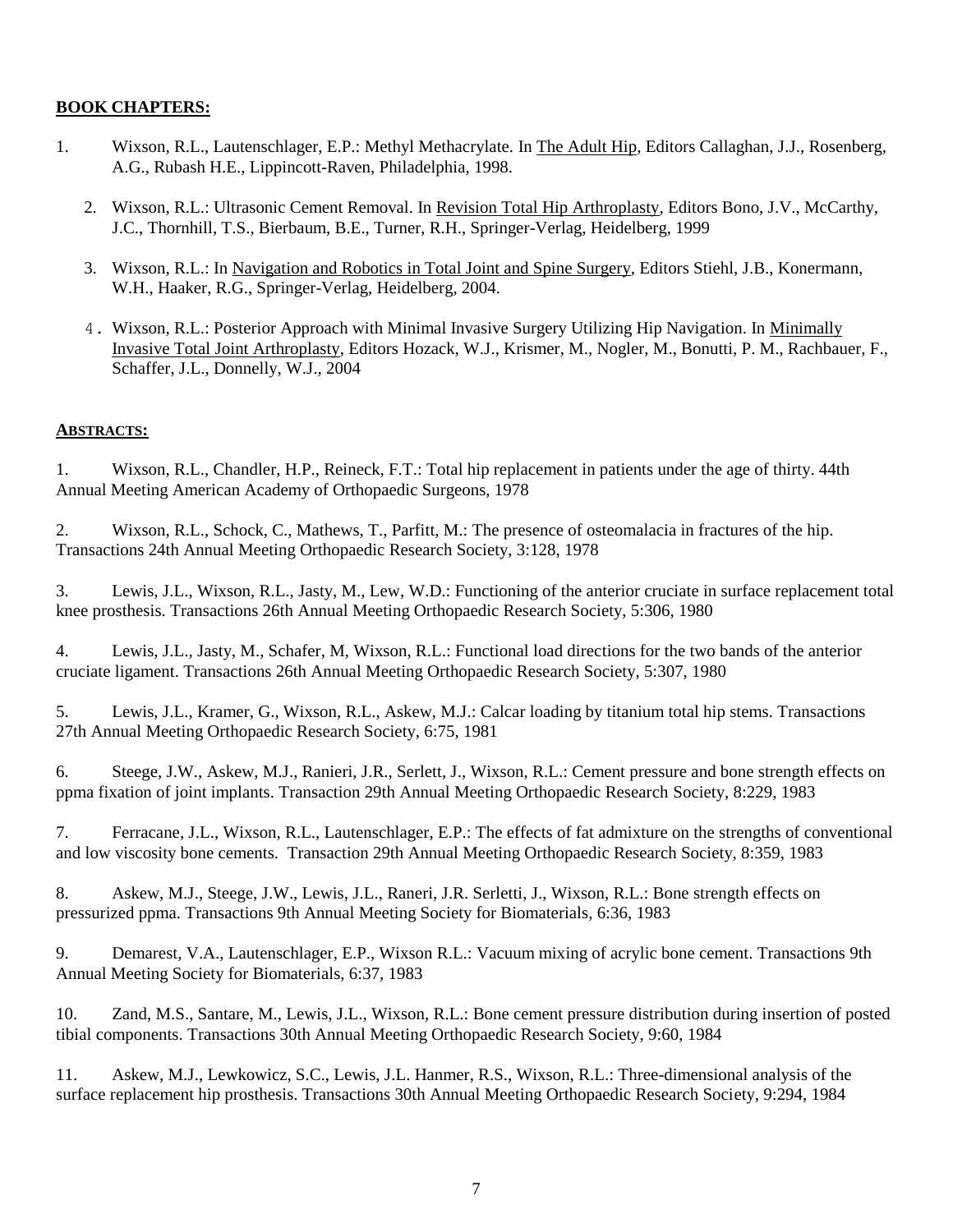12. Wixson, R.L., Elasky, N., Lewis, J., Klinenberg, E., Vanderby, R., Hanmer, R.: Bone remodeling around an ingrowth implant: animal and finite element models. Transactions 31st Annual Meeting Orthopaedic Research Society, 10:93, 1985

13. Lewis, J.L., Nicola, T., Clech, J.P., Steege, J.W., Wixson, R.L.: Failure processes at the cancellous bone ppma interface. Transactions 31st Annual Meeting Orthopaedic Research Society, 10:144, 1985

14. Wixson, R.L., Lautenschlager, E.P., Novak, M.: Vacuum mixing of methylmethacrylate bone cement. Transactions 31st Annual Meeting Orthopaedic Research Society, 10:327, 1985

15. Lautenschlager, E.P., Wixson, R.L., Novak, N.A.: Fatigue and fracture toughness of simplex-p. Transactions 32nd Annual Meeting Orthopaedic Research Society, 11:118, 1986

16. Steege, J.W., Polizos, T., Lewis, J.L., Wixson, R.L.: Failure mechanisms in ppma around loaded tibial components. Transactions 32nd Annual Meeting Orthopaedic Research Society, 11:355, 1986

17. Wixson, R.L., Elasky, N., Lewis, J.L.: Mechanical properties of proximal tibial cancellous bone in artificial knees. Transactions 33rd Annual Meeting Orthopaedic Research Society, 12:50, 1987

18. Steege, J.W., Lewis, J.L. Keer, L.M., Wixson, R.L.: Crack propagation at the bone cement interface. Transactions 33rd Annual Meeting Orthopaedic Research Society, 12:54, 1987

19. Hamati, F.I., Wixson, R.L., Novak, M.A., Lautenschlager, E.P.: The effect of notching of simplex-p on the fatigue lives of regular vs vacuum-mixed specimens. Transactions 33rd Annual Meeting Orthopaedic Research Society, 12:226, 1987

20. Branson, P.J., Steege, J., Wixson, R.L., Stulberg, S.D.: Rigidity of initial fixation in non-cemented total knee tibial components. Transactions 33rd Annual Meeting Orthopaedic Research Society, 12:293, 1987

21. Wixson, R.L., Stulberg, S.D., Mehlhoff, M.: Results of cemented, uncemented and hybrid total hip replacements at two to four years. 55th Annual Meeting American Academy of Orthopaedic Surgeons, paper 192, 1988.

22. Wixson, R.L., Stulberg, S.D., Mehlhoff, M.: Results of cemented, uncemented and hybrid total hip replacements at two to four years. Mid-American Orthopaedic Association Annual Meeting, 1988

23. Wixson, R.L., Gilbert, J., Bloomfeld, R.: Micromotion in custom designed femoral implants. 2nd Annual Symposium on Custom-Made Prostheses, 1989

24. Menis, D.L., Wixson, R.L., Lautenschlager, E.P.: Fatigue of two dental acrylics and simplex-p bone cement. Transactions 15th Annual Meeting Society for Biomaterials 12:51, 1989

25. Menis, D.L., Wixson, R.L., Gilbert, J.L, Lautenschlager, E.P.: Effect of vacuum mixing on interfacial bone cement fracture toughness. Transactions 16th Annual Meeting Society for Biomaterials, 13:67, 1991

26. Wixson, R.L., Gilbert, J.L., Bloomfeld, R.S., Lautenschlager, E.P., Stulberg, S.D.: Migration and micromotion of custom and pca cementless prostheses in matched cadaveric femurs. 3rd Annual Symposium on Custom-Made Prostheses, 1990

27. Howard, P., Gruen, M.S., Stulberg, S.D., Wixson, R.L., Stulberg, B.N.: Femoral bone response associated with three types of non-cemented total hip replacement vs a cemented total hip replacement. 3rd Annual Symposium on Custom-Made Prostheses, 1990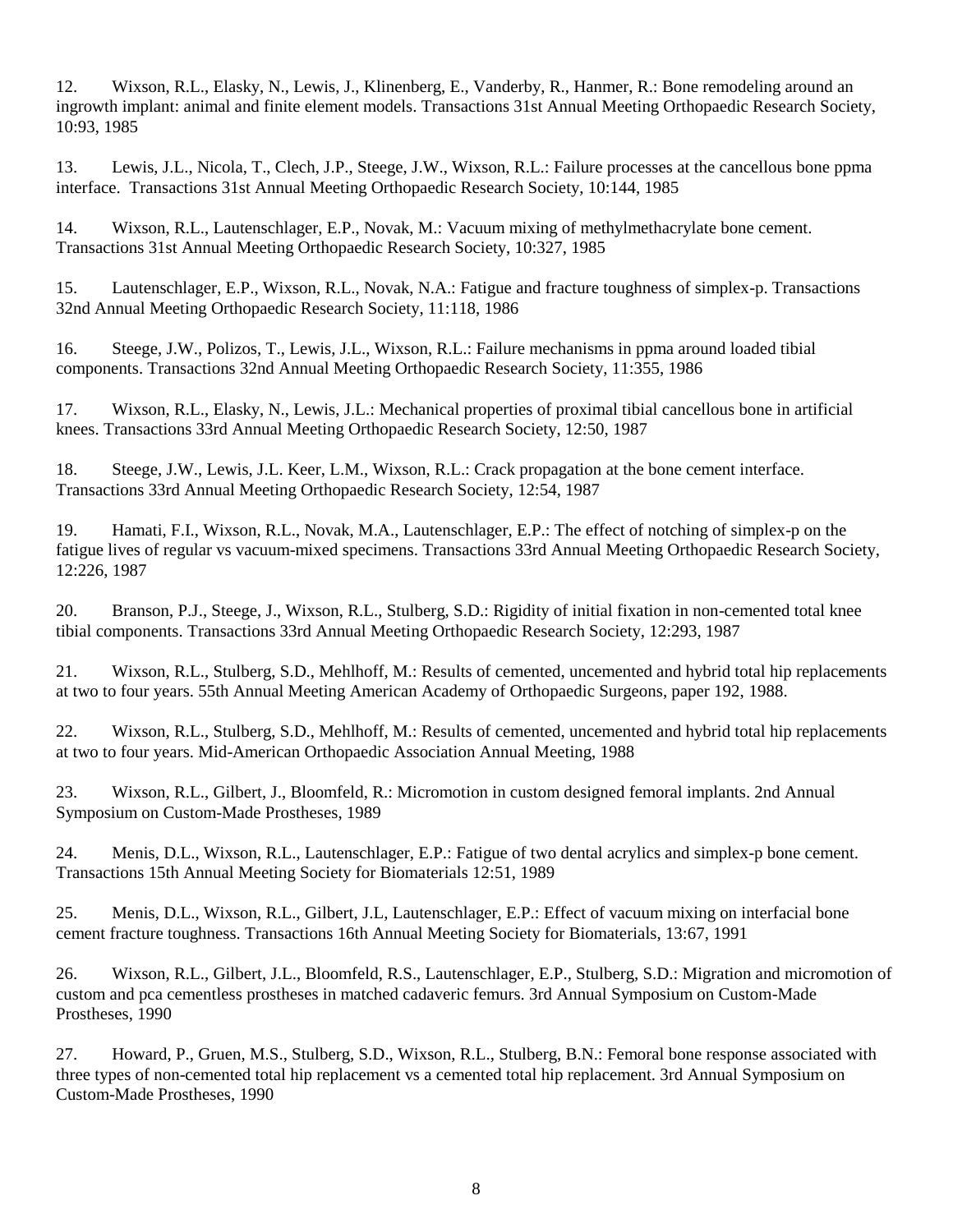28. Stulberg, S.D., Howard, P., Wixson, R.L., Stulberg, B.N.: Bone remodeling changes following total hip replacement: custom vs. off the shelf. 3rd Annual Symposium on Custom-Made Prostheses, 1990

29. Wixson, R.L., Bloomfeld, R., Gilbert, J., Stulberg, S.D.: Comparison study of micromotion between anatomic and custom hip femoral component designs. 58th Annual Meeting American Academy of Orthopaedic Surgeons, paper 40, 1991.

30. Gilbert, J.L., Bloomfeld, R.S., Lautenschlager, E.P., Stulberg, S.D., Wixson, R.L.: An in-vitro investigation of the migration and micromotion of custom and off-the-shelf cementless prostheses. Transactions 37th Annual Meeting Orthopaedic Research Society, 16:543, 1991

31. Wixson, R.L., Gilbert, J.S., Stulberg, S.D.: Relationship of custom femoral design to radiographic and actual fit. 4th Annual International Symposium on Custom Prostheses, 1991

32. Stulberg, B., Eberle, R. Bargar, W., Kilgus, D., Kiralti, J., Stulberg, S, Wixson R.L.: Early results on a multicenter study of dexa analysis of proximal femoral remodeling around endoprostheses. 4th Annual International Symposium on Custom Prostheses, 1991

33. Stulberg, S., Wixson, R., Howard, P.: Partially porous coated vs. completely HA coated custom-made press-fit thr: the importance of the ingrowth surface. 4th Annual International Symposium on Custom Prostheses, 1991

34. Stulberg, B.N., Buly, R.L., Howard, P.L., Stulberg, S.D., Wixson, R.L.: Porous coated anatomic acetabular failure: incidence and modes of failure in uncemented total hip arthroplasty. 59th Annual Meeting American Academy of Orthopaedic Surgeons, paper 282, 1992.

35. Wixson, R.L.: Do we need to vacuum mix or centrifuge cement? Definitely yes. 20th Open Scientific Meeting Hip Society, 1992.

36. Wixson, R.L.: The use of custom designed femoral implants in revision surgery: Analysis of failures. Fifth Annual International Symposium on Custom Prostheses, 1992

37. Astion, D.J., Stulberg, B.N., Rimnac, C.M., Stulberg, S.D., Wixson, R.L. Wright, T.M.: Observations from failed PCA acetabular components. Transactions, Society for Biomaterials, Implant Retrieval Symposium, 15:18, 1992

38. Wixson, R.L., Stulberg, S.D., Howard, P., Puri, L.: Clinical and Radiographic results at five to nine years of cemented, ingrowth and hybrid total hips. Second Annual Meeting Association for Arthritic Hip and Knee Surgery, paper 31, 1992

39. Delp, S.L., Komattu, A.V., Wixson, R.L.: Superior displacement of the hip center in total hip arthroplasty: Effects of trochanteric advancement and increasing prosthetic neck length on the moment-generating capacity of the muscles. Transactions, 39th Annual Meeting of the Orthopaedic Research Society, 18.2:435, 1993

40. Feng, E., Stulberg, S.D., Wixson, R.L.: Progressive subluxation and polyethylene wear in total knee replacements with flat articular surfaces. Scientific Meeting of the Knee Society, February, 1993.

41. Wixson, R.L., Stulberg, S.D., Howard, P., Puri, L.: Comparison of cemented, in-growth and hybrid total hips at five to nine years. 11th Annual Meeting of the Mid-American Orthopaedic Association, April 1993.

Note – Abstracts not added to CV after 1993.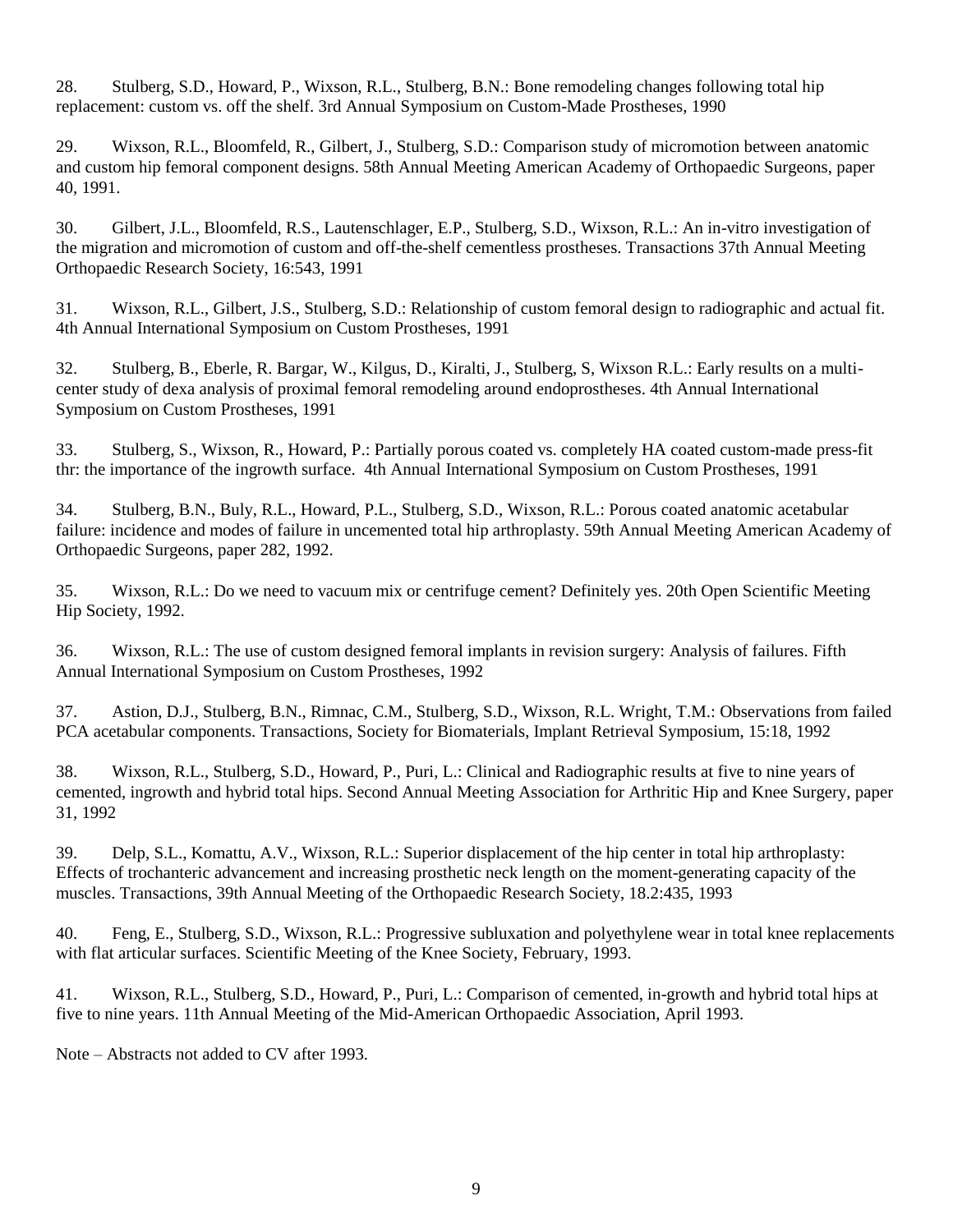### **SCIENTIFIC EXHIBITS:**

1. Hendrix, R., Wixson, R.L., Rogers, L.F., Rana, N.A.: Diagnosing a loose prosthetic hip component: an improved technique. 49th Annual Meeting American Academy of Orthopaedic Surgeons, New Orleans, Louisiana, 1982

2. Wixson, R.L., Elasky, N., Lewis, J.L., Klinenberg, R. Vanderby, R., Hanmer, R.: Bone remodeling around an ingrowth implant: animal and finite models. 31st Annual Meeting Orthopaedic Research Society, Las Vegas, Nevada, January 1985.

3. Wixson, R.L., Lautenschlager, E.P., Novak, M.: Vacuum mixing of polymethylmethacrylate. 52nd Annual Meeting American Academy of Orthopaedic Surgeons, Las Vegas, Nevada, January 1985.

4. Lautenschlager, E.P., Wixson, R.L., Novak, M.: Fatigue and fracture toughness of simplex-p. 32nd Annual Meeting Orthopaedic Research Society, New Orleans, Louisiana, January 1986.

5. Steege, J.W., Polizos, T., Lewis, J.L., Wixson, R.L.: Failure Mechanisms in ppma around loaded tibial components. 32nd Annual Meeting Orthopaedic Research Society, New Orleans, Louisiana, January 1986.

6. Hamati, F.I., Wixson, R.L., Novak, M.A., Lautenschlager, E.P.: The effect of notching of simplex-p cement on the fatigue lives of regular vs. vacuum-mixed specimens. 33rd Annual Meeting Orthopaedic Research Society, San Francisco, California, January 1987.

7. Wixson, R.L. Stulberg, S.D., Mehlhoff, M.: Results of cemented, uncemented and hybrid total hips at two to four years. 55th Annual Meeting American Academy of Orthopaedic Surgeons, Atlanta, Georgia, February 1988.

8. Wixson, R.L. Stulberg, S.D., Mehlhoff, A comparison of the bone remodeling and radiographic changes between cemented and uncemented total hip replacements. 56th Annual Meeting American Academy of Orthopaedic Surgeons, Las Vegas, Nevada, February 1989.

9. Gilbert, J.L., Bloomfeld, R.S., Lautenschlager, E.P., Wixson, R.L.: An in-vitro investigation of the migration and micromotion of custom and off-the-shelf cementless prostheses. 37th Annual Meeting Orthopaedic Research Society, Anaheim, California, March 1991.

10. Delp, S.L., Komattu, A.V., Wixson, R.L.: Superior displacement of the hip center in total hip arthroplasty: Effects of trochanteric advancement and increasing prosthetic neck length on the moment-generating capacity of the muscles. 39th Annual Meeting of the Orthopaedic Research Society, San Francisco, California, February 1993.

11. Feng, E., Stulberg, S. D., Wixson, R.L.: Progressive Subluxation and polyethylene wear in total knee replacement with flat articular surfaces. 60th Annual Meeting of the American Academy of Orthopaedic Surgeons, San Francisco, California, February 1993

12. Karnezis, T.A., Stulberg, S.D., Wixson, R.L., Reilly, P.: The hemostatic effects of desmopressin in total joint arthroplasty: a double blind randomized trial. 61st Annual Meeting of the American Academy of Orthopaedic Surgeons, New Orleans, Louisiana, February 1994.

13. Wixson, R.L., Stulberg, S.D., VanFlandern, G., Puri, L. Maintenance of proximal bone mass with a proximally porous coated, closed fitting, uncemented femoral hip prosthesis: Analysis with DEXA and radiographs. 62nd Annual Meeting American Academy of Orthopaedic Surgeons, Orlando, Florida, February, 1995

14. Wixson, R.L., Stulberg, S.D., Adams, A.D., Hendrix, R. W., Bernfield, J.B. Monitoring Pelvic Osteolysis Following Total Hip Replacement Surgery: An Algorithm for Surveillance. 2002 Annual Meeting American Academy of Orthopaedic Surgeons Dallas, Texas February 2002.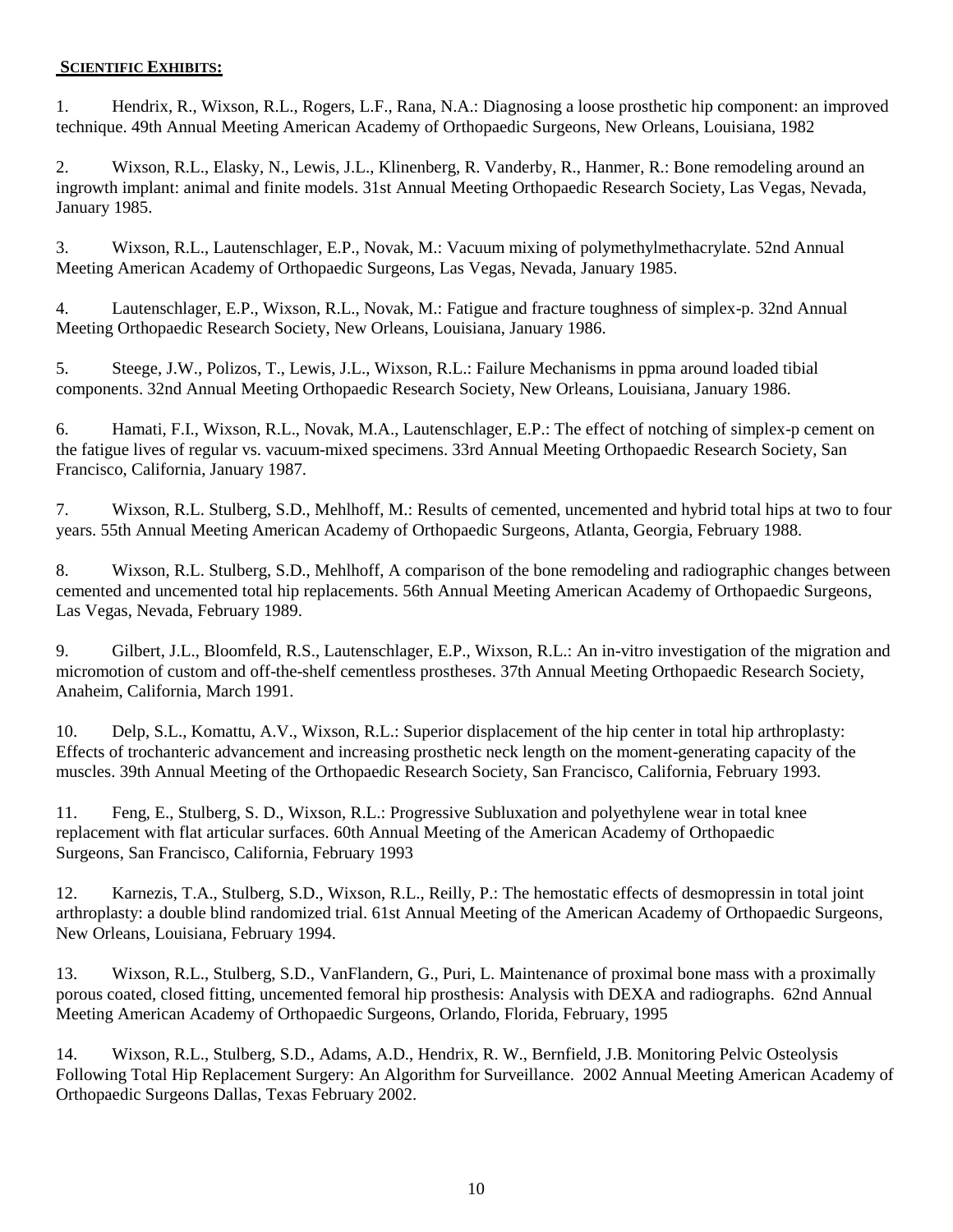15. Glynn, J., Leung, N., Stulberg, S.D., Brander, V., Wixson, R.L., and Adams, A. Acetabular osteolysis in association with patient-specific femoral implants: radiographic analysis at 6 years. American Academy of Orthopedic Surgeons, New Orleans, Feb 5-9, 2003.

### **SCIENTIFIC PRESENTATIONS:**

1. Wixson, R.L., Chandler, H.P.: Long-term follow-up of total hip replacement in the arthrodesed hip. Otto AuFranc Course-Scientific Meeting, Boston, Massachusetts, September 1978.

2. Wixson, R.L., Chandler, H.P.: Conversion of the arthrodesed hip to total hip replacement, a four to seven year follow up. C.L. Mitchell Society, Children's Memorial Hospital, Chicago, Illinois, November, 1978.

3. Wixson, R.L.: Classifications of total knee replacements. Sixth Summer Institute, American Academy of Orthopaedic Surgeons, Chicago, 1980.

4. Wixson, R.L.: Total joint arthroplasty and work rehabilitation. Joint Conference on Occupational Health, Chicago, Illinois, September 1982.

5. Wixson, R.L.: Kinematic knee replacements. Scientific Assembly of the National Medical Association Annual Convention, Chicago, Illinois, 1983

6. Stulberg, S.D., Wixson, R.L., Mackel, A.: The pca hip: early experience. Illinois Orthopaedic Society, St. Charles, Illinois, October 1984.

7. Wixson, R.L. Lautenschlager, E.P., Novak, M: Vacuum mixing of methylmethacrylate bone cement. 31st Annual Meeting Orthopaedic Research Society, Las Vegas, Nevada, January 1985.

8. Wixson, R.L.: Bone remodeling around a hip surface replacement: animal and finite models. Summer Meeting, The Hip Society, Chicago, Illinois, August 1985.

9. Wixson, R.L.: Cemented total hip arthroplasty. Annual Meeting, Illinois Orthopaedic Society, Lincolnshire, Illinois, September 1985.

10. Wixson, R.L.: Current uses of acrylic bone cement in orthopaedic surgery. 38th Annual Conference on Engineering in Medicine and Biology Chicago, Illinois, September 1985

11. Wixson, R.L.: Vacuum mixing of bone cement at total hip replacement: cement vs. cementless, round two. Harvard Medical School Post-Graduate Course, Cambridge, Massachusetts, October 1985.

12. Wixson, R.L : Hip fractures in the elderly. A lesson in caring, a Geriatric Symposium, Christ Hospital, Oak Lawn, Illinois, October, 1985.

13. Novak, M.A., Wixson, R.L. (co-speaker), Lautenschlager, E.P.: Vacuum mixing of acrylic for provisional dentures. American Association for Dental Research, Washington D.C., March 1986.

14. Wixson, R.L.: Optimized fixation-cemented total knee replacement. Total Knee Replacement Workshop, Harvard Medical School, Cambridge, Massachusetts, May 1986.

15. Wixson, R.L.: Total hip revision arthroplasty comparison of cemented and uncemented complications. Illinois Orthopaedic Society Meeting, Springfield, Illinois, September 1986.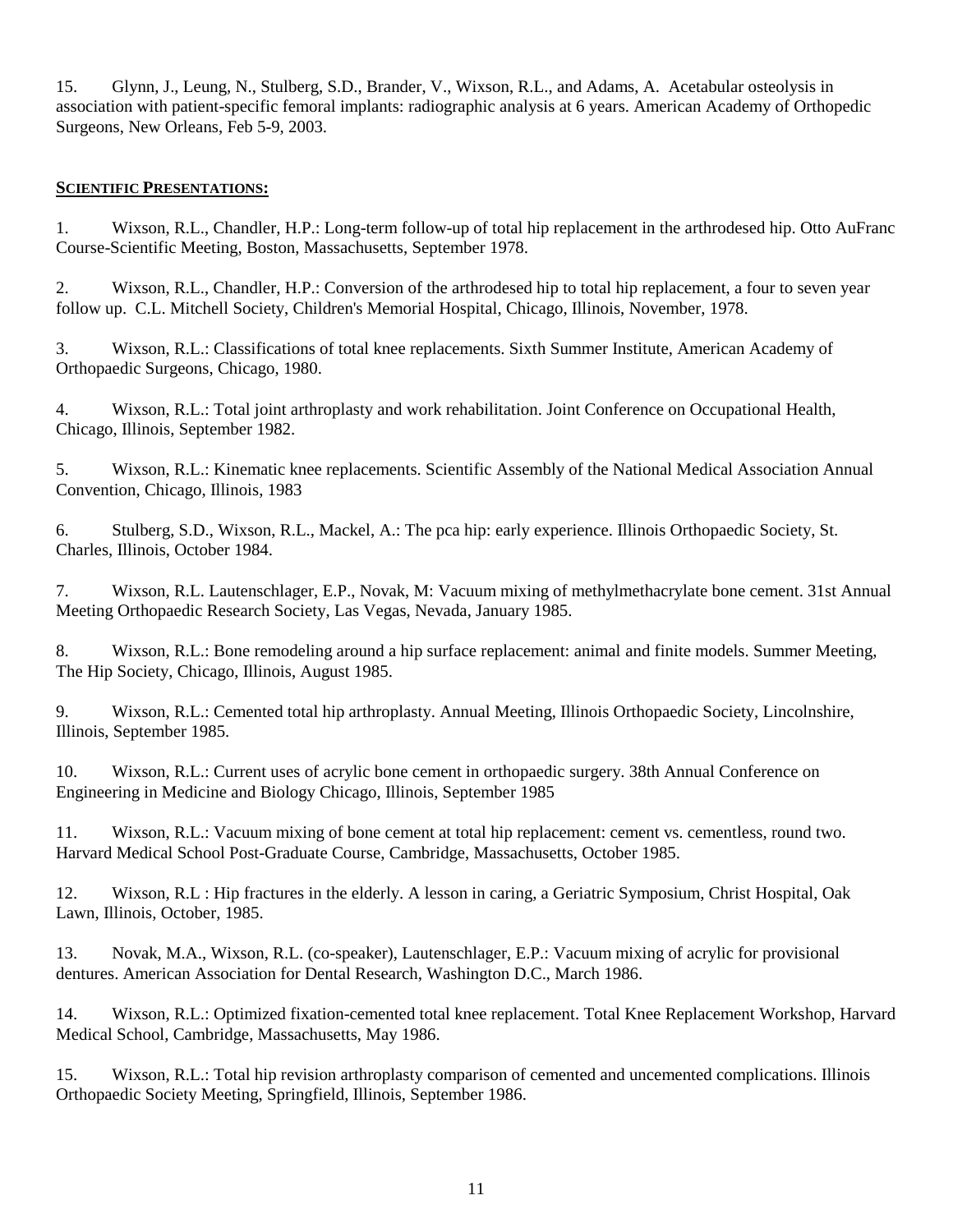16. Wixson, R.L., Elasky, N., Lewis, J.: Mechanical properties of proximal tibial cancellous bone in arthritic knees. 33rd Annual Meeting Orthopaedic Research Society, San Francisco, California, January 1987.

17. Wixson, R.L.: Non-cemented total hip arthroplasty. The Bone Interface Workshop III: Animal Models of Biological Fixation, Orthopaedic Research Society, Phoenix, Arizona, March 1987.

18. Wixson, R.L.: Cementless revision of total hip with and without allograft. 75th Annual Diamond Jubilee Orthopaedic Society Meeting in conjunction with the Illinois Orthopaedic Society Meeting, Chicago, Illinois, 1987.

19. Wixson, R.L. (co-speaker), Stulberg, S.D.: Biological response to uncemented porous total knee. 75th Annual Diamond Jubilee Orthopaedic Society Meeting in conjunction with the Illinois Orthopaedic Society Meeting, Chicago, Illinois, 1987.

20. Wixson, R.L., Stulberg, S.D., Mehlhoff, M.: Clinical results of cemented, uncemented and hybrid total hip arthroplasty at two to four years. 55th Annual Meeting American Academy of Orthopaedic Surgeons, Atlanta, Georgia, February 1988.

21. Wixson, R.L., Stulberg, S.D., Mehlhoff, M.: Clinical results of cemented, uncemented and hybrid total hip arthroplasty at two to four years. Annual Meeting Mid American Orthopaedic Association, Tucson, Arizona, March 1988.

22. Wixson, R.L.: Contemporary cement technique. Contemporary Concepts in Total Joint Replacement, University of Michigan Medical School, Bermuda, April 1989.

23. Wixson, R.L.: Symposium on revision hip arthroplasty. Missouri State Orthopaedic Association, Osage Beach, Missouri, June 1989.

24. Wixson, R.L., Gilbert, J.S., Bloomfeld, R.: Micromotion in custom designed femoral implants. 2nd Annual International Symposium on Custom-Made Prostheses, Chicago, Illinois October 1989.

25. Wixson, R.L.: Clinical use and laboratory evaluation of custom implants. Otto AuFranc Society Meeting, Boston, Massachusetts, October 1989.

26. Wixson, R.L.: Cement use in total knee replacement. University of Washington Course, Sun Valley, Idaho, December 1990.

27. Wixson, R.L.: Blood conservation in total joint surgery; Comparison of micromotion between pca and custom hips; Radiographic evaluation of bone remodeling at common problems in reconstructive surgery of the hip and knee. American Academy of Orthopaedic Surgeons Courses, Chicago, Illinois, May, 1990.

28. Wixson, R.L., Gilbert, J.L., Bloomfeld, R.S., Lautenschlager, E.P., Stulberg, S.D.: Migration and micromotion of the custom and pca cementless prostheses in matched cadaveric femurs. Third Annual International Symposium on Custom-Made Prostheses, Nice, France, October 1990.

29. Wixson, R.L., Bloomfeld, R.S., Gilbert, J., Stulberg, S.D.: Comparison study of micromotion between anatomic and custom hip femoral component designs. 58th Annual Meeting American Academy of Orthopaedic Surgeons, Anaheim, California, March 1991.

30. Wixson, R.L.: Better cement and techniques. Total Knee Replacement-1991, Boston, Massachusetts, April 1991.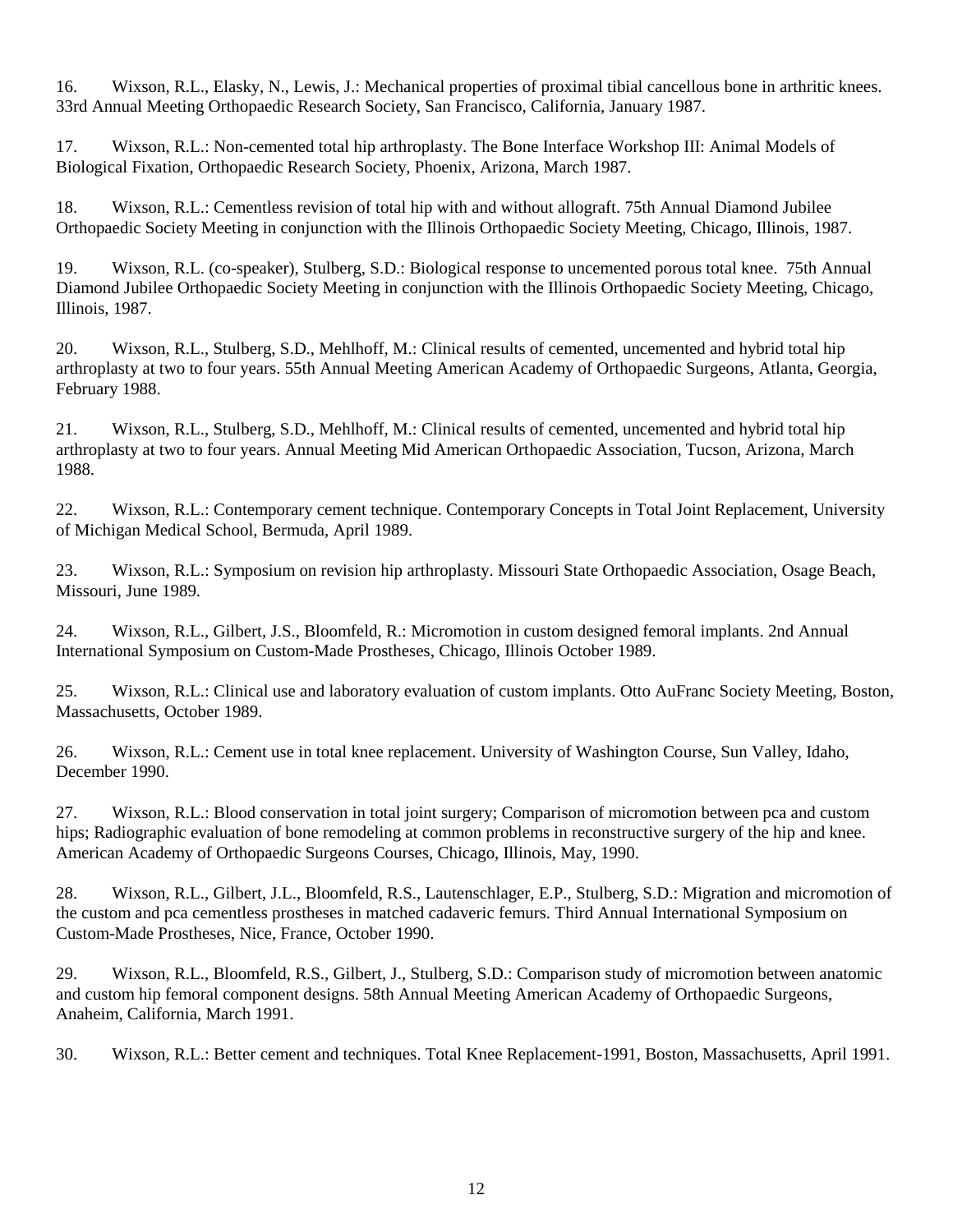31. Wixson, R.L: Total knee replacement and cement techniques. New England Orthopaedic Society, Lake George, New York, June 1991.

32. Wixson, R.L.: The impact and consideration of dental procedures on patients with artificial joints. Research and Education Foundation of the American Association of Endodontists, Chicago, Illinois, September 1991.

33. Wixson, R.L., Gilbert, J., Stulberg, S.D.: Relationship of custom femoral stem design to radiographic and actual fit. 4th Annual International Symposium on Custom Prostheses, San Francisco, California, October 1991.

34. Wixson, R.L.: Do we need to vacuum mix or centrifuge cement? Definitely yes. 20th Open Scientific Meeting Hip Society, Washington, D.C., February 1992.

35. Wixson, R.L.: The use of custom designed femoral implants in revision surgery: Analysis of failures. Fifth Annual International Symposium on Custom Prostheses, Windsor, England, October 1992.

36. Wixson, R.L.: Evaluation of early remodeling around a custom femoral implant with DEXA. Fifth Annual International Symposium on Custom Prostheses, Windsor, England, October 1992.

37. Wixson R.L., Stulberg, S.D., Howard, P., Puri, L.: Clinical and Radiographic results at five to nine years of cemented, ingrowth and hybrid total hips. Second Annual Meeting Association for Arthritic Hip and Knee Surgery, Dallas, Texas, November 1992.

38. Feng, E., Stulberg, S.D., Wixson, R.L.: Progressive subluxation and polyethylene wear in total knee replacements with flat articular surfaces. Scientific Meeting of the Knee Society, San Francisco, California, February 1993.

39. Wixson, R.L.: Evaluation of bone remodeling around a proximal hydroxyapatite coated custom prosthesis with DEXA. Chicago Total Joint Arthroplasty Seminar, Biomet Instructional Course, Chicago, Illinois, April 1993.

40. Wixson, R.L., Stulberg, S.D., Howard, P., Puri, L.: Comparison of cemented, in-growth and hybrid total hips at five to nine years. 11th Annual Meeting of the Mid-American Orthopaedic Association, Hilton Head, South Carolina, April 1993.

41. Wixson, R.L.: The use of modular and custom components in femoral revision surgery. American Academy of Orthopaedic Surgeons Tutorial Course, May 1993

42. Anderson, J., Wixson, R.L., Chang, R.B., Tsai, D., Stulberg, S.D.: Functional outcome and patient satisfaction in total knee patients over the age of seventy-five. 61st Annual Meeting of American Academy of Orthopaedic Surgeons, New Orleans, Louisiana, February 1994.

43. Kolettis, G.T., Wixson, R.L., Peruzzi, W.T., Blake, M.J., Wardell, S., Stulberg, S.D.: Safety of one-stage bilateral total knee arthroplasty. Scientific Meeting of the Knee Society, New Orleans, Louisiana, February 1994.

44. Wixson, R.L., Maintenance of femoral bone mass with a proximally porous coated, custom designed, uncemented hip prosthesis: Analysis with DEXA. 7th Annual International Symposium on Custom-Made Prosthesis, Rome, Italy, October 1994.

45. Wixson, R.L., Stern, S.H., O'Connor, D.: Evaluation of the safety and efficacy of enoxaparin and warfarin for prevention of deep-vein thrombosis following total knee arthroplasty. 7th Annual Fall Meeting of the American Association of Hip and Knee Surgeons, Dallas, Texas, November 1997.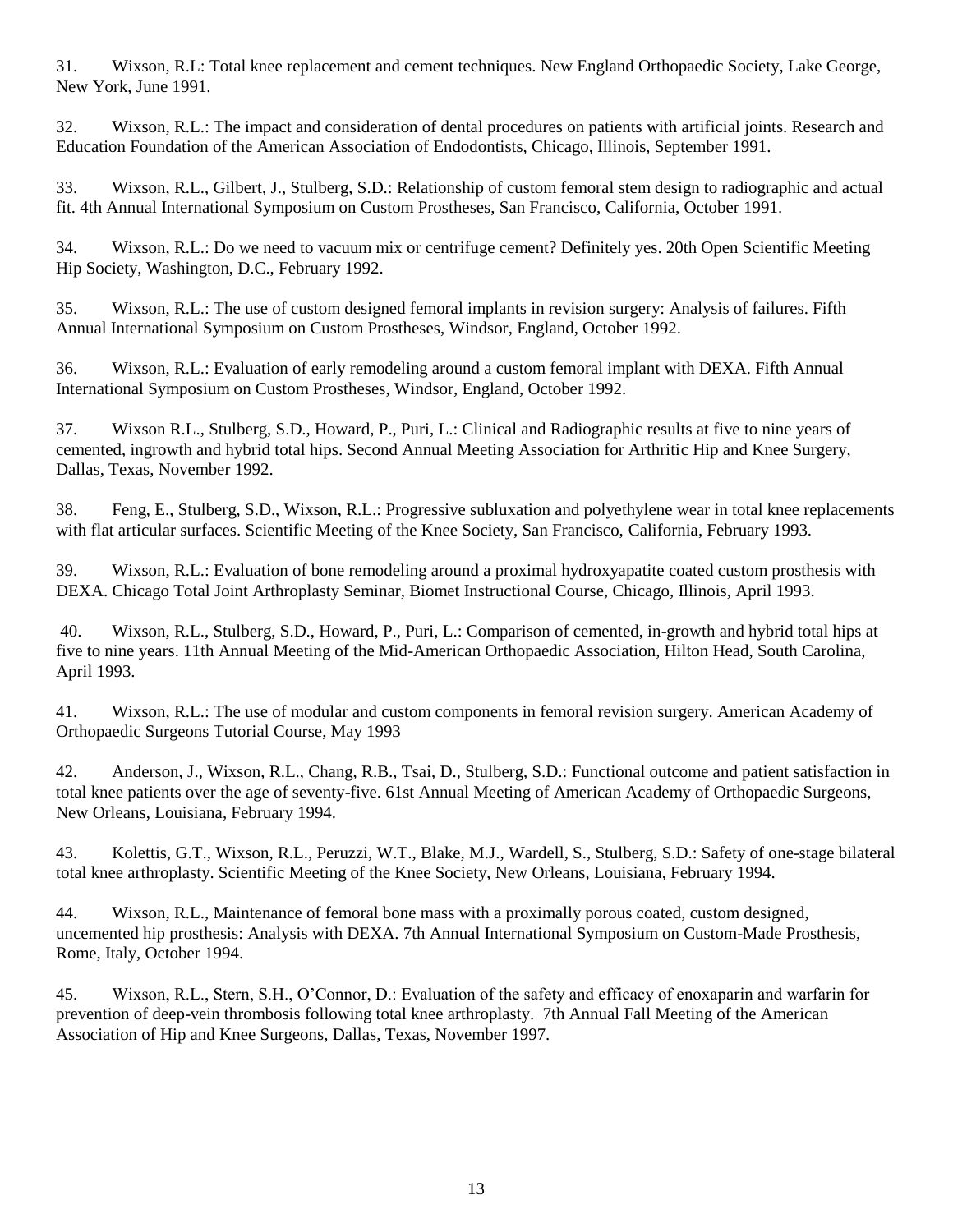46. Brander, V., Stulberg, S.D., Wixson, R.L., Puri L.: The impact of activity on outcome after custom Total Hip Arthroplasty. Eleventh Annual Symposium of the International Society for Technology in Arthroplasty, Marseille, France, 1998

47. Bevard, B., Dalton, H.L., Brander, V., Rhee, J., Fuller, S., Stulberg, S.D., Wixson, R.L., Puri L.: The impact of strength, flexibility activity on outcome after custom Total Hip Arthroplasty. Academy of Physical Medicine and Rehabilitation, Seattle, 1998

48. Bevard, B., Dalton, H.L., Brander, V., Rhee, J., Fuller, S., Stulberg, S.D., Wixson, R.L., Puri L.: The impact of strength, flexibility activity on outcome after custom Total Hip Arthroplasty. Association of Academic Physiatrists, Orlando, 1999

49. Wixson, Richard L.: CPT Coding and Documentation Guidelines for Orthopedic Surgeons. American Association of Orthopedic Surgeons, Anaheim, 1999.

50. Wixson, R.L.: Diagnosis and Current Management of Avascular Necrosis. Chicago Medical Society, Midwest Clinical Conference, Chicago, 1999

51. Hasenwinkel, J., Lautenschlager, E., Wixson, R.L., Gilbert, J.: A Novel High Viscosity PMMA Solution Bone Cement: Effect of Chemical Composition on Properties. Orthopaedic Research Society, Anaheim Convention Center, Anaheim, 1999

52. Wixson, R.L.: Cost-Effective Blood Product Use. Excellence in Joint Replacement VI, Rehabilitation Institute of Chicago, Chicago, 1999

53. Wixson, R.L.: Organizing an Integrated Outcomes Database. Excellence in Joint Replacement VI, Rehabilitation Institute of Chicago, Chicago, 1999

54. Wixson, R.L., Billote, D., Green, D.: Efficacy of Preoperative Autologous Donation in Total Hip Replacement A Randomized Controlled Study, Ninth Annual Meeting of the American Association of Hip and Surgeons, DFW Hilton Executive Conference Center, Dallas, 1999.

55. Wixson, R.L.: Orthopaedic Surgery Visiting Professor at the Total Joint Conference at Michigan State University Kalamazoo Center for Medical Studies, October 20, 2000.

56. Wixson, R.L. Design Rationale and Results with a Polished Tapered Cemented Femoral Stem. Total Hip and Knee Arthroplasty: Tools, Techniques, and Controversies. Regal Knickerbocker Hotel, Chicago, May 4-5, 2001.

57. Wixson, R.L. Evaluation of Peri-Acetabular Osteolysis. Total Hip and Knee Arthroplasty: Tools, Techniques, and Controversies. Regal Knickerbocker Hotel, Chicago, May 4-5, 2001.

58. Little, B.E., Leung, N., Glynn, J. Wixson, R.L., Stulberg, S.D., Brander, V. PCA Femoral and Acetabular Ingrowth Hip Arthroplasty: Long-Term Results Fixation, Wear, and Osteolysis in Primary Total Hip. 2002 Annual Meeting American Academy of Orthopaedic Surgeons Dallas, Texas February 2002.

59. Anderson, D.R., Stulberg, S. D., Wixson, R.L., Adams, A., Myo, G., Brander, V., and Bernfield, J.B.: Acetabular shells with screws increase the risk of osteolysis following total hip replacement: a CT based study. American Academy of Orthopedic Surgeons, New Orleans, Feb 5-9, 2003.

60. Wixson, R.L. The Use of Navigation with Extramedullary Instrumentation Surgical Choices and Innovations in Hip and Knee Reconstruction Pinehurst, North Carolina, April 10-12, 2003.